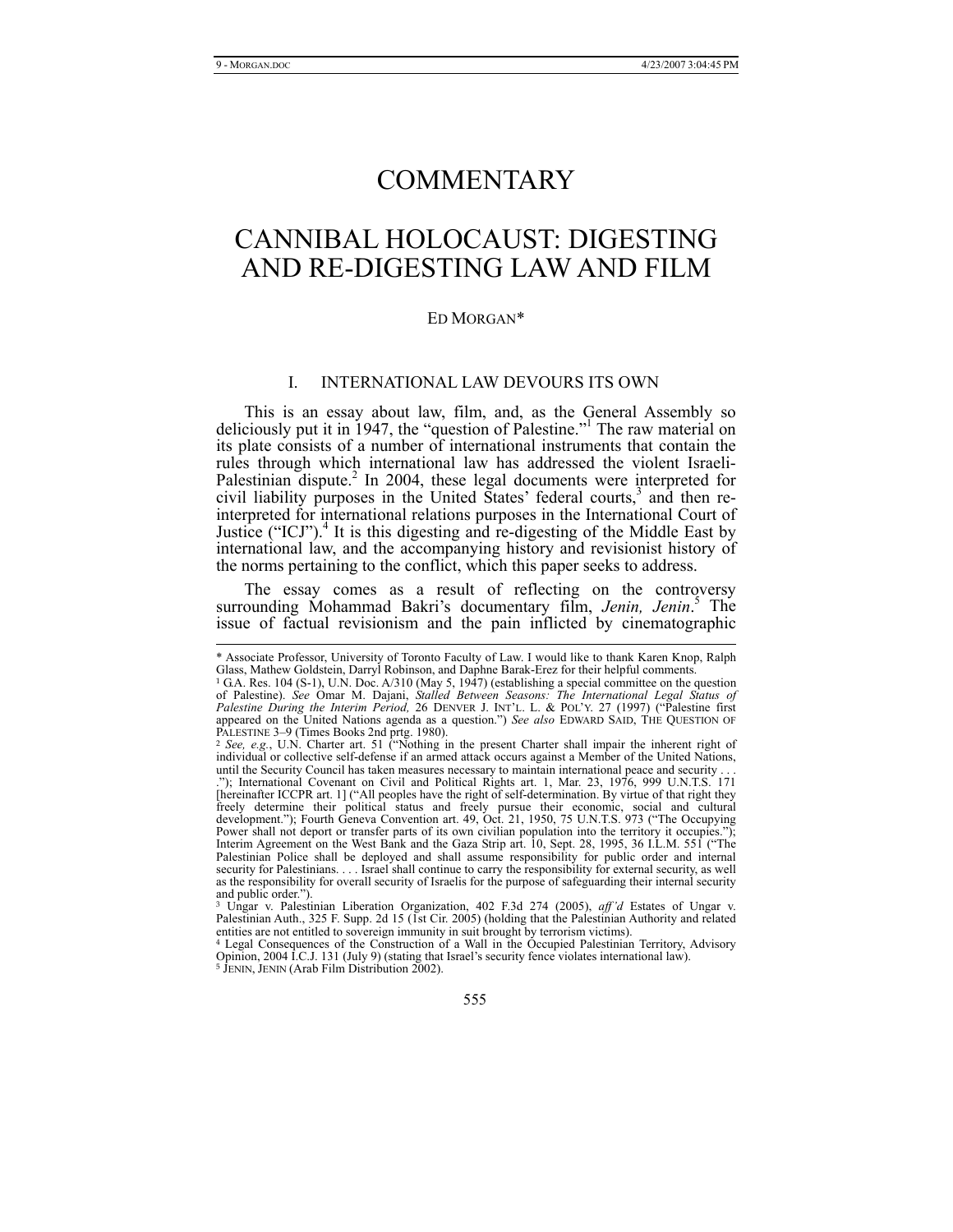exploration of recent history has been well reviewed by the Israeli courts<sup>6</sup> and expertly explored in the present volume.<sup>7</sup> One can observe, however, that the rights and wrongs in the battle of Jenin, and the doubling of this battle in the controversial film with the double name, echo and amplify the overall normative battles of the region. In the *Jenin, Jenin* affair, the legal principles of societal protection waver between censorship  $\delta$  and free  $\frac{1}{2}$  expression,  $\frac{9}{2}$  while the portrayals of the underlying conflict move between human rights abuse<sup>10</sup> and legitimate self-defense<sup>11</sup>—all in a medium that is alternately journalistic fantasy and wartime documentary. Presentation, representation, misrepresentation: a pattern for law and film seems set in the Middle East.

The title of this article makes reference not to a film about the Israeli-Palestinian confrontation, but to one of the most interesting, if intensely violent films ever produced: Ruggero Deodato's cult classic, *Cannibal Holocaust.*<sup>12</sup> The film is a *mondo*-style<sup>13</sup> exploitation movie that through sheer magnitude of horror satirizes and exposes society's obsession with violence. The protracted and painful nature of the Middle East conflict makes the choice at least superficially appropriate. Moreover, without putting too fine a point on the parallels, the title satirizes through bad taste<sup>14</sup> the reciprocal Israeli and Palestinian fears of annihilation. Although the conflict between these two peoples is deadly serious, there is an exploitative level of obsession with which it is regarded by the parties themselves and by the world at large.<sup>15</sup>

The real parallel between the law and the film, however, lies in the process they share of interpretation and re-interpretation. The most interesting thing about international law is not what its basic instruments say, since the rules set out therein are generalized to the point of being

l

12 CANNIBAL HOLOCAUST (Grindhouse Releasing 1979).

<sup>6</sup> Bakri v. Film Censorship Board, [2003] IsrSC 58(1) 249.

<sup>7</sup> Daphne Barak-Erez, The Law of Historical Films: In the Aftermath of *Jenin, Jenin*, 16 S. CAL. INTERDISC. L.J. ## (2007).

<sup>8</sup> Ein Gal v. Films & Plays Censorship Bd., [1978] IsrSC 33(1) 274 (discussed in Barak-Erez, *supra*  note 7; and addressed *infra* at Section V).

<sup>9</sup> *Bakri*, [2003] IsrSC 58(1) 249.

<sup>10</sup> *See* David Zangen, *Seven Lies About Jenin*, Nov. 8, 2002, *at*

http://www.mfa.gov.il/MFA/Archive/Articles/2002/Seven+Lies+About+Jenin+David+Zangen+views+t he+fil.htm.

<sup>11</sup> THE ROAD TO JENIN (Israeli Channel One 2003) (documentary film made specifically to counter the assertions of the film *Jenin, Jenin*). *See also* Aviv Lavie, *The Truth About Jenin*, Ha'aretz.com, Mar. 4, 2003, *at*

http://www.haaretz.com/hasen/pages/ShArt.jhtml?itemNo=286916&contrassID=2&subContrassID=14 &sbSubContrassID=0&listSrc=Y (describing the differences between the two films, and dubbing *The Road to Jenin* as "Jenin, Jenin, Jenin").

<sup>13</sup> *See, e.g.*, MONDO CANE (Cineriz 1962) (the 'shockumentary' style of film originated with this film). For an extreme version of an extreme genre, see MONDO TRASHO (New Line Cinema 1969).

<sup>14</sup> *See* J. L. Cros, Review, *Cannibal Holocaust*, 361 IMAGE ET SON: REVUE DU CINÉMA 39 (1981) ("The title alone is enough to stop one in one's tracks.

<sup>15</sup> Obsession with the Israeli-Palestinian conflict has been noted on both sides of the political divide. *See* M. Perry, *America's Arafat Obsession*, 10 PALESTINE REP. 8 (2003); David Tell, *The U.N.'s Israel Obsession*, 7 WKLY. STANDARD 33 (2002). On the obsessive and macabre humor of violence and death, see MIKITA BROTTMAN, FUNNY/PECULIAR: GERSHON LEGMAN AND THE PSYCHOLOGY OF HUMOR 152 (The Analytic Press 2004) ("Only through death can we know that the human smile is the shadow of the skull's hollow grin.").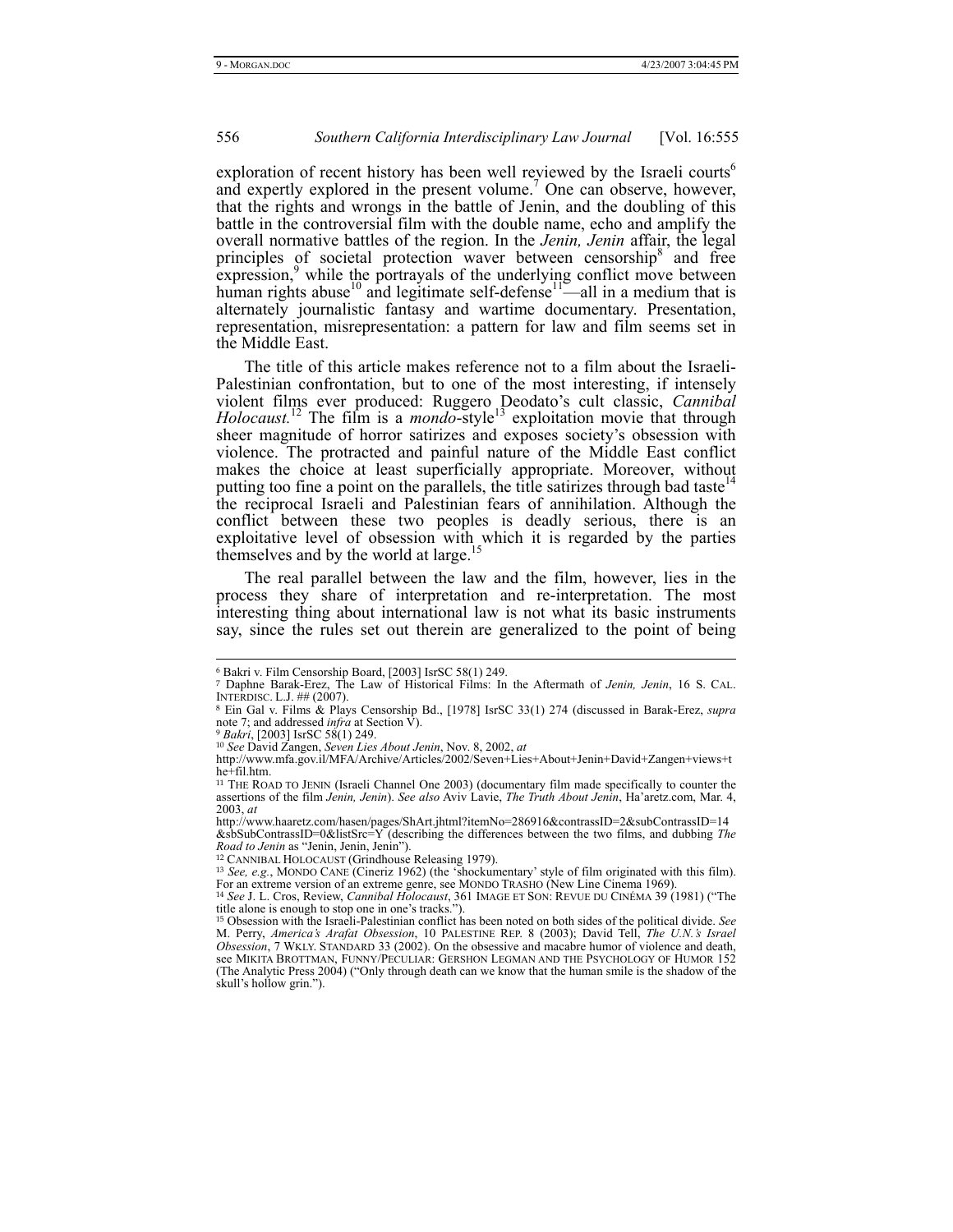capable of signifying everything and nothing. Indeed, international doctrines are little more than the battles of Jenin squared: self-defense in the U.N. Charter<sup>16</sup> and self-determination in the International Covenant<sup>17</sup> could apply equally to Israelis and Palestinians, while the West Bank region exhibits an absence of sovereignty in the Fourth Geneva Convention<sup>18</sup> and double sovereignty in the Oslo Accords.<sup>19</sup> Rather, what is interesting is the way in which the norms travel through successive mediums, with the domestic court seeking out international instruments and the international tribunal re-examining what was just examined by its domestic counterpart. The legal doctrines on their own exist in tenuous harmony, but the interpretive exercise in successive tribunals brings out a struggle for dominance.

A similarly interesting phenomenon is showcased in Deodato's film. It is not the cannibals that are interesting to the director and his audience, since it is indeterminate in the film whether the ritualistic violence was indigenously produced or externally introduced. Rather, it is the 'documentary' film supposedly left by the photojournalists who had sought out the tribesmen, and the subsequent expedition by an anthropologist who sought out the journalists and documented their violent end, that holds the audience's attention. What is interesting, in other words, is the process of revision and re-interpretation as the story travels through multiple narrative mediums. The tribesmen on their own exist in a tenuous harmony, but the interpretive exercise by successive investigators brings out a struggle for dominance.

By creating an interpretive universe that shifts from domestic court to international court, the law gets successively re-constituted as its underlying doctrines clash and revise themselves—sometimes into their own opposites. Likewise, by creating a 'mockumentary' within a 'mockumentary'—a *mondo*, exploitative world within a *mondo*, exploitative world—Deodato has exploited violence, the journalistic obsession with violence, and the viewers' obsession with journalistic violence all at once. The largest connotations of the *Jenin, Jenin* sequence are all enmeshed in this package. The only meaningful analysis is one that focuses on the continuously re-focusing lens, which in turn devours the actual subject matter of the film and the law.

# II. SATISFYING *UNGAR*

In June 1996, Yaron and Efrat Ungar, the parents of 9 month old Yishai Ungar, were killed in a drive-by shooting while attending a wedding in Israel. As the deceased father, Yaron, and the surviving son, Yishai, were both United States citizens, an American attorney was appointed administrator of his parents' estates and was authorized to realize assets,

<sup>16</sup> U.N. Charter art. 51, *supra* note 2.

<sup>17</sup> ICCPR art. 1, *supra* note 2.

<sup>18</sup> Fourth Geneva Convention art. 49, *supra* note 2.

<sup>19</sup> Interim Agreement on the West Bank and the Gaza Strip art. 10, *supra* note 2.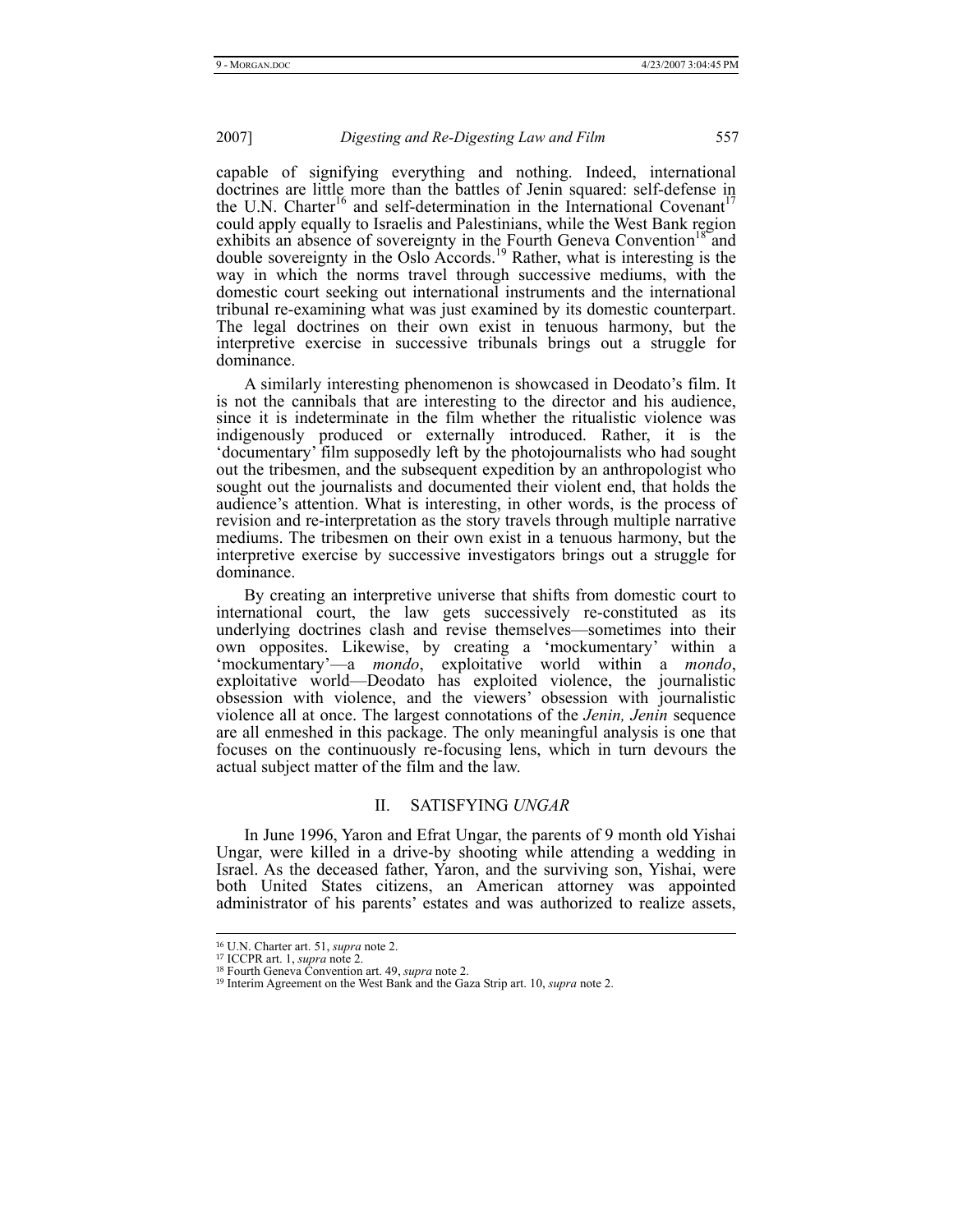rights, and causes of action on behalf of the estates.<sup>20</sup> The administrator brought suit in the United States District Court for Rhode Island under the Anti-Terrorism Act of 1991.<sup>21</sup> The individual defendants were members of a Hamas $^{22}$  cell that had been convicted of the murders in the Israeli criminal courts,  $2^3$  while the organizational defendants included the Palestine Liberation Organization that encouraged and in various ways supported their activities and the Palestinian Authority from whose administered territory the individual perpetrators operated.<sup>24</sup>

While the court had little problem awarding substantial damages against the individual defendants and Hamas,  $25$  the case against the Palestinian Authority ("PA") raised a significant legal controversy. Specifically, the question raised by the PA in its defense was that of immunity under the Foreign Sovereignty Immunities Act.<sup>26</sup> The point was a complex one for international lawyers. In the first place, on a theory of state responsibility, it is the sovereign state, by virtue of its very sovereignty, that is liable to its neighbors for acts of violence emanating from its territory.<sup>27</sup> On the other hand, of course, unlike a non-state organization, a sovereign is immune from civil liability for acts and omissions falling under the rubric of governmental authority.<sup>28</sup> In other words, the court was forced to think through international law's first principles of sovereignty, $2^9$  taking into account the normative and factual environment of the Oslo Accords.

The PA's underlying legal argument was that of self-determination. That is, that the Palestinians, in exercising their rights under the various international covenants,<sup>30</sup> have fulfilled the relaxed requirements for emergence into statehood that obtain where "the putative state [has] a right to statehood and where there [is] not a competing entity seeking statehood

<sup>20</sup> Estates of Ungar ex rel. Strachman v. Palestinian Auth. (Ungar I), 153 F. Supp. 2d 76, 91 (Dist. Ct. R.I. 2001).

<sup>21</sup> 18 U.S.C.A. § 2333 (1992) (originally enacted as Public L. No. 101-519, 132, 104 Stat. 2250-2253 (1990); reenacted as part of Federal Courts Administration Act of 1992, Public L. No. 102-572, Title X, 1003(a)(1)–(5), 106 Stat. 4521-4524 (1992); amended October 31, 1994 to Public L. No. 103-429, 2(1), 108 Stat. 4377) (establishing a cause of action in U.S. courts for U.S. nationals injured in their person, property or business "by an act of international terrorism"). <sup>22</sup> The "Hamas-Islamic Resistance Movement" (a.k.a. Harkat al-Muqawama Al-Islamiyya) was

specifically identified by the District Court for Rhode Island. Estates of Ungar v. Palestinian Auth., 315 F. Supp. 2d 164, 168 (Dist. Ct. R.I. 2004).

<sup>23</sup> *Id.* at 168–71 (discussing background of the case). <sup>24</sup> The Amended Complaint was upheld as setting out a valid cause of action in Estates *of Ungar v. Palestinian Auth. (Ungar II)*, 228 F. Supp. 40 (Dist. Ct. R.I. 2002). <sup>25</sup> Marcella Bombardieri, *\$116 Million Awarded in Terrorism Suit,* BOSTON GLOBE, Jan. 29, 2004,

*available at*,

http://www.boston.com/news/local/rhode\_island/articles/2004/01/29/116m\_awarded\_in\_terrorism\_suit/. <sup>26</sup> 28 U.S.C. § 1604 (1976) ("A foreign State shall be immune from the jurisdiction of the courts of the United States and of the States except as provided in sections 1605 to 1607 of this chapter.").

<sup>&</sup>lt;sup>27</sup> Reparation for Injuries Suffered in the Service of the United Nations, Advisory Opinion, 1049 I.C.J. 174 (Oct. 7) (holding State of Israel responsible for terrorist killing of U.N. official in Jerusalem).<br><sup>28</sup> Tel-Ore

not immune); Klinghoffer v. S.N.C. Achille Lauro, 937 F. 2d 44 (2d Cir. 1991).<br><sup>29</sup> Estates of Ungar, 315 F. Supp. 2d 164, 176 (Dist. Ct. R.I. 2004) ("Only states enjoy sovereign<br>immunity" and "[i]nternational law determin

<sup>30</sup> The right to self-determination referenced in ICCPR art. 1, *supra* note 2, is repeated in the International Covenant for Economic, Social and Cultural Rights, Dec. 16, 1966, 993 U.N.T.S. 3.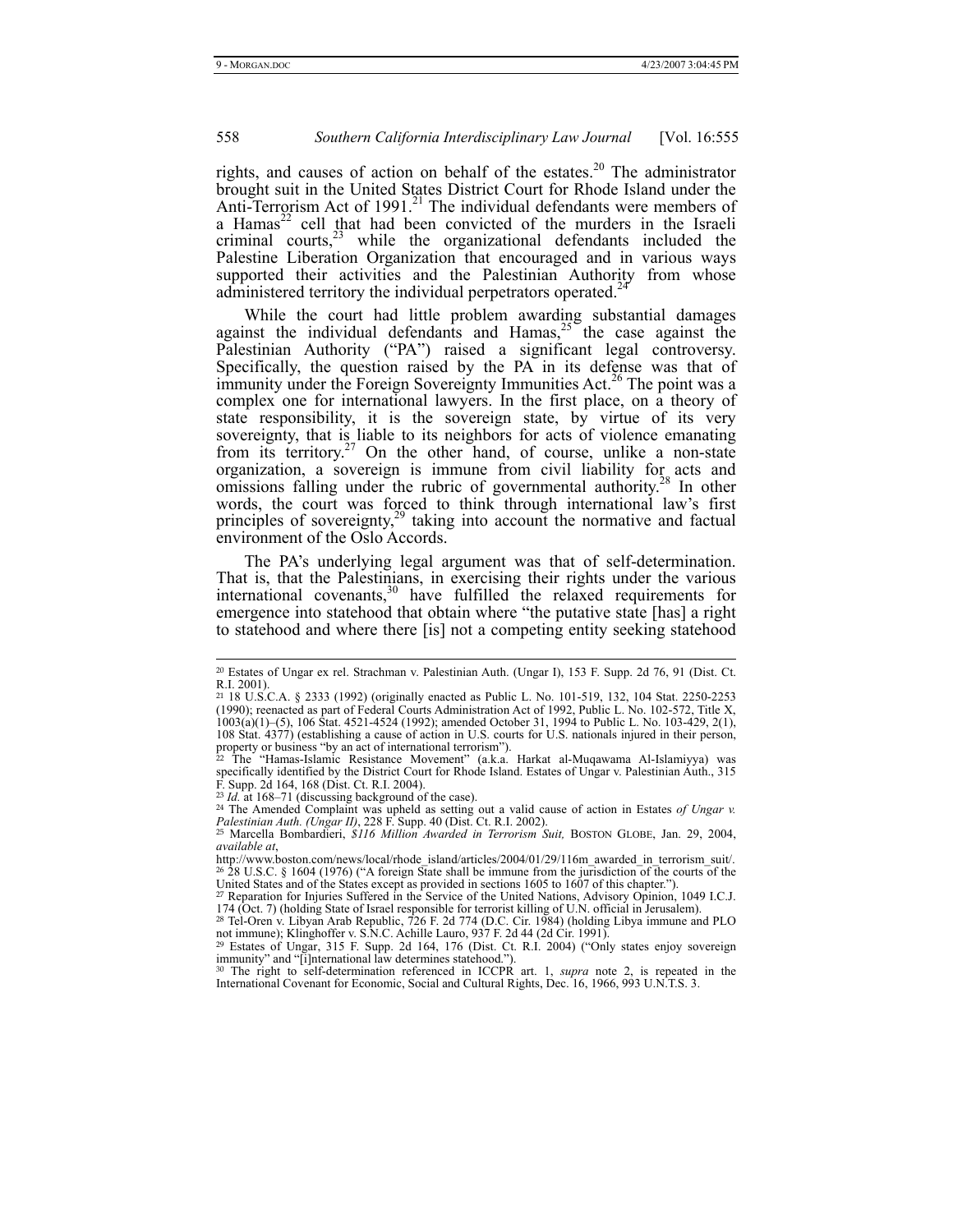in the same territory."31 The argument therefore asserts that the principle of self-determination is an international law trump card which, in the words of the European Commission on the former Yugoslavia, weighs in to establish by declaration something "commonly defined as a community which consists of a territory and a population subject to an organized political authority; that such a State is characterized by sovereignty.<sup>3</sup>

To put matters another way, by speaking to self-determination and sovereignty as the governing international concepts, the PA asserted its essential equality with Israel and all other sovereigns. Since sovereignty, international scholars point out, is a shorthand or "brief term for the State's attribute of more-or-less plenary competence,"<sup>33</sup> it stands to reason that all sovereigns are equal in their non-hierarchical relations.<sup>34</sup> The selfdetermination argument therefore dovetailed neatly with the claim of immunity in domestic litigation, since the immunity doctrine is itself premised on the "perfect equality and absolute independence of sovereigns."<sup>35</sup> In order for immunity to not equate with impunity, it is generally settled that responsibility for harms between sovereigns exists, but must be vindicated at the level of international relations rather than in the courts of any one nation. Domestic immunity statutes are accordingly designed with the international stature and liabilities of sovereign states clearly in sight. $\frac{3}{5}$ 

When self-determination migrated to the domestic courts it therefore surfaced in the form of an immunity argument; and the sovereign immunity doctrine, in turn, spoke to international responsibility for the acts emanating from the territory of the entity asserting its own sovereignty.<sup>3</sup> The PA, in other words, in declaring itself immune from the terror victims' suit, declared itself simultaneously responsible for the violence and equal to the Israeli state in which the victims of the violence were found.<sup>38</sup> By posing self-determination as the positive answer to the sovereign immunity question, the defense set the doctrinal stage for a future clash not between the PA and individual terror victims but between the PA and the victims' own state.

<sup>31</sup> John Quigley, *The Israel-PLO Interim Agreements: Are They Treaties?*, 30 CORNELL INT'L L.J. 717, 724 (1997) (article submitted as part of expert evidence for defendant PA in *Ungar*). <sup>32</sup> Conference on Yugoslavia, Commission Advisory Opinion, 92 I.L.R. 162, 165 (Nov. 29).

<sup>&</sup>lt;sup>33</sup> JAMES CRAWFORD, THE CREATION OF STATES IN INTERNATIONAL LAW, 26-27 (Clarendon Press 1979).

<sup>34</sup> *See* North Atlantic Fisheries Case, (Gr. Brit. v. U.S.), Hague Ct. Rep. (Scott) 141 (Perm. Ct. Arb. 1910) (stating that hierarchical territorial relations between sovereign states are impermissible under international law).

<sup>35</sup> Schooner Exch. v. McFaddon, 11 U.S. 116, 137 (1812).

<sup>36</sup> Argentine Republic v. Amerada Hess Shipping Corp., 488 U.S. 428 (1989) ("Congress had violations of international law by foreign states in mind when it enacted the FSIA."). <sup>37</sup> *See* Princz v. Fed. Republic of Germany, 26 F.3d 1166, 1179 (D.C. Cir. 1994) (Wald, J., dissenting)

<sup>(</sup>stating Nazi officials' criminal responsibility at Nuremberg demonstrates that, despite sovereign immunity for Germany in civil litigation, "the international community, and particularly the United States . . . would not have supported a broad enough immunity to shroud the atrocities").

<sup>38</sup> Corfu Channel Case (U.K. v. Albania), 1949 I.C.J. 57 (Apr. 9) (holding Albania responsible an for explosion where mines laid in an area of sea were under its control).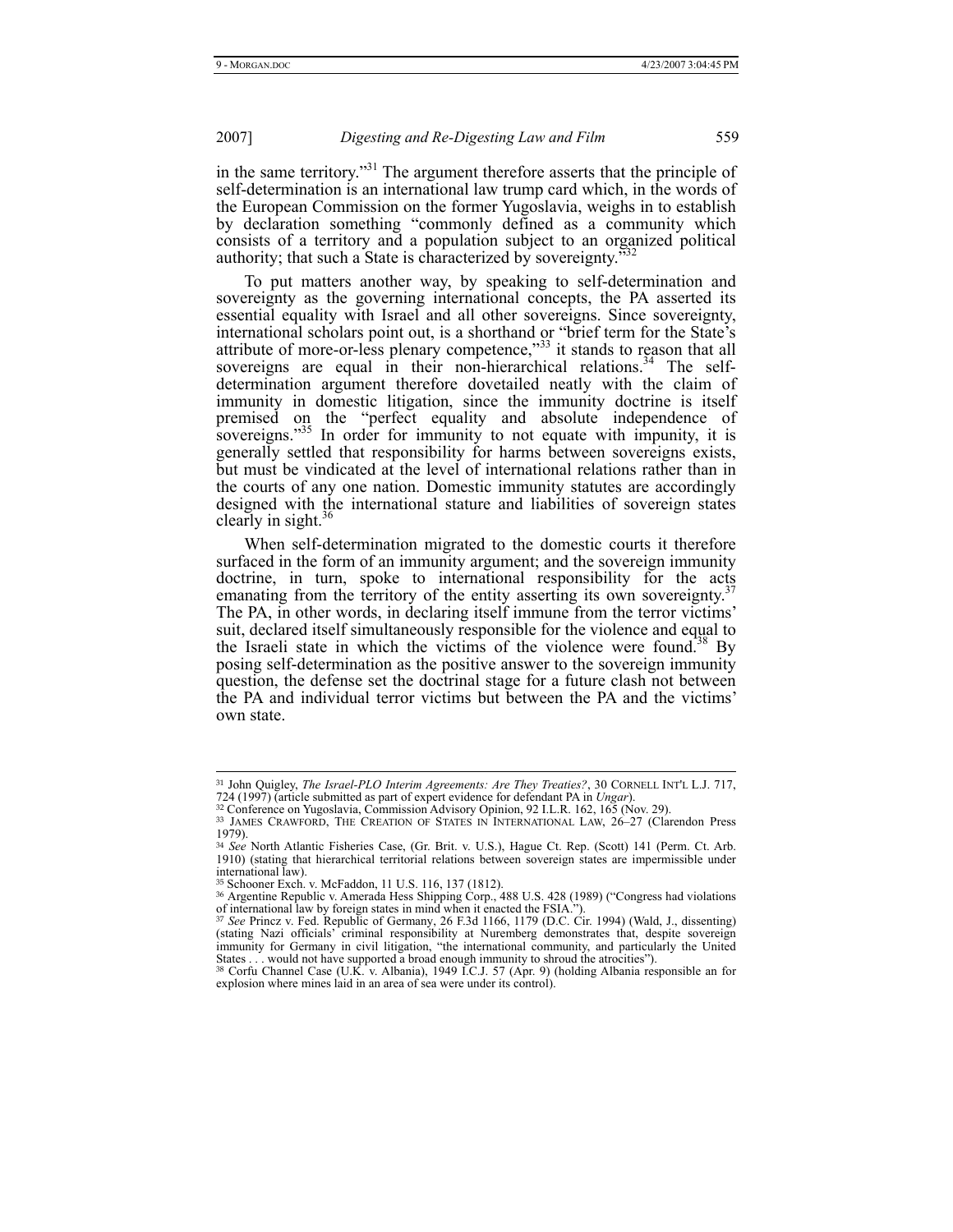# 560 *Southern California Interdisciplinary Law Journal* [Vol. 16:555

The counterweight to the invocation of self-determination and immunity by the defense was the invocation of the rules of sovereignty by the plaintiffs. As it turned out, the former set of rights was no match for the latter group of rules, since self-determination was seen more of a right held in trust for the future than a presently crystallized entitlement.<sup>39</sup> Although at first it appeared as though self-determination would devour civil liability through immunity in the courts, in the end, international law's own attributes of statehood wasted the defense argument from within its own logic. Just as legally ambiguous entities can unilaterally assert their selfdetermination and statehood, others can equally determine them to be legally nothing at all.<sup>40</sup>

In the end, the court could do little better than to agree with the Palestine Liberation Organization's ("PLO") own legal advisor in concluding that "the authority of the Palestinian governing institutions established by the [Oslo Accord's Declaration of Principles] is entirely local in character."<sup>41</sup> Indeed, the court found that none of the four standard attributes of sovereign statehood had been achieved by the  $PA<sub>1</sub><sup>42</sup>$  and that, in particular, the constituting instruments of the PA expressly deny it the capacity to engage in foreign relations.<sup>43</sup> Along with an analysis of the lack of effective control by the PA over its designated territory,<sup>44</sup> this lack of legal capacity in the foreign relations field constitutes a failing of one of the most fundamental criteria of state sovereignty.<sup>4</sup>

With the PA's incapacity and lack of effective control came the denial of immunity, allowing civil liability to be imposed on a governing authority

<sup>39</sup> Legal Consequences for States of the Continued Presence of South Africa in Namibia (South West Africa) notwithstanding Security Council Resolution 276 (1970), Advisory Opinion, 1971 I.C.J. 16, at ¶¶ 52–53 (June 21) ("These developments leave little doubt that the ultimate objective of the sacred trust" in Article 22, paragraph 1 of the Covenant of the League of Nations "was the self-determination . . . of the peoples concerned".).

<sup>40</sup> *See* M. Salimoff & Co. v. Standard Oil Co. of N.Y., 186 N.E. 679 (N.Y. 1933).

<sup>41</sup> Omar M. Dajani, *Stalled Between Seasons: The International Legal Status of Palestine during the Interim Period*, 26 DENV. J. INT'L. L. & POL'Y. 27, 61 (1997).

<sup>42</sup> *Ungar*, 402 F.3d 274, 282–92 (2005) ("Under international law, a state is an entity that has a defined territory and a permanent population, under the control of its own government, and that engages in, or has the capacity to engage in, formal relations with other such entities.") (citing RESTATEMENT (THIRD) OF THE FOREIGN RELATIONS OF LAW OF THE U.S. § 201). These criteria are originally found in Convention on the Rights and Duties of States art. 1, Dec. 26, 1933, 49 Stat. 3097, 165 L.N.T.S. 19. <sup>43</sup> *Ungar*, 402 F.3d at 282–92. *See also* GEOFFREY R. WATSON, THE OSLO ACCORDS: INTERNATIONAL

LAW AND THE ISRAELI-PALESTINIAN PEACE AGREEMENT 68-72 (Oxford Univ. Press 2000).

<sup>44</sup> The criteria of effective governmental control traces its judicial source to Gov't of the Republic of Spain v. Arantzazu Mendi, (1939) A.C. 256, 264–65 (H.L.) ("By 'exercising de facto administrative control' or 'exercising effective administrative control', I understand exercising all the functions of a sovereign governme adopting or imposing laws regulating the relations of the inhabitants of the territory to one another and to the government.").

<sup>45</sup> JAMES CRAWFORD, THE CREATION OF STATES IN INTERNATIONAL LAW 47 (Clarendon Press 1979) (stating the capacity to engage in relations with other states is a *sine qua non* condition of statehood). *See also* Hurst Hannum & Richard B. Lillich, *The Concept of Sovereignty in International Law*, 74 AM. J. INT'L. L. 858, 872 (1980) (citing a U.S. State Department study finding that the lack of capacity to conduct foreign relations is a typical characteristic of non-sovereign entities). On the specifics of the PA's powers, see Joel Singer, *Aspects of Foreign Relations Under the Israel-Palestinian Agreements on Interim Self-Government Arrangements for the West Bank and Gaza*, 28 ISR. L. REV. 268, 283 (1994) (stating that the PA's lack of constitutional capacity to engage in foreign relations was a result of the specific negotiations between Israel and the PLO in concluding the Oslo Accords).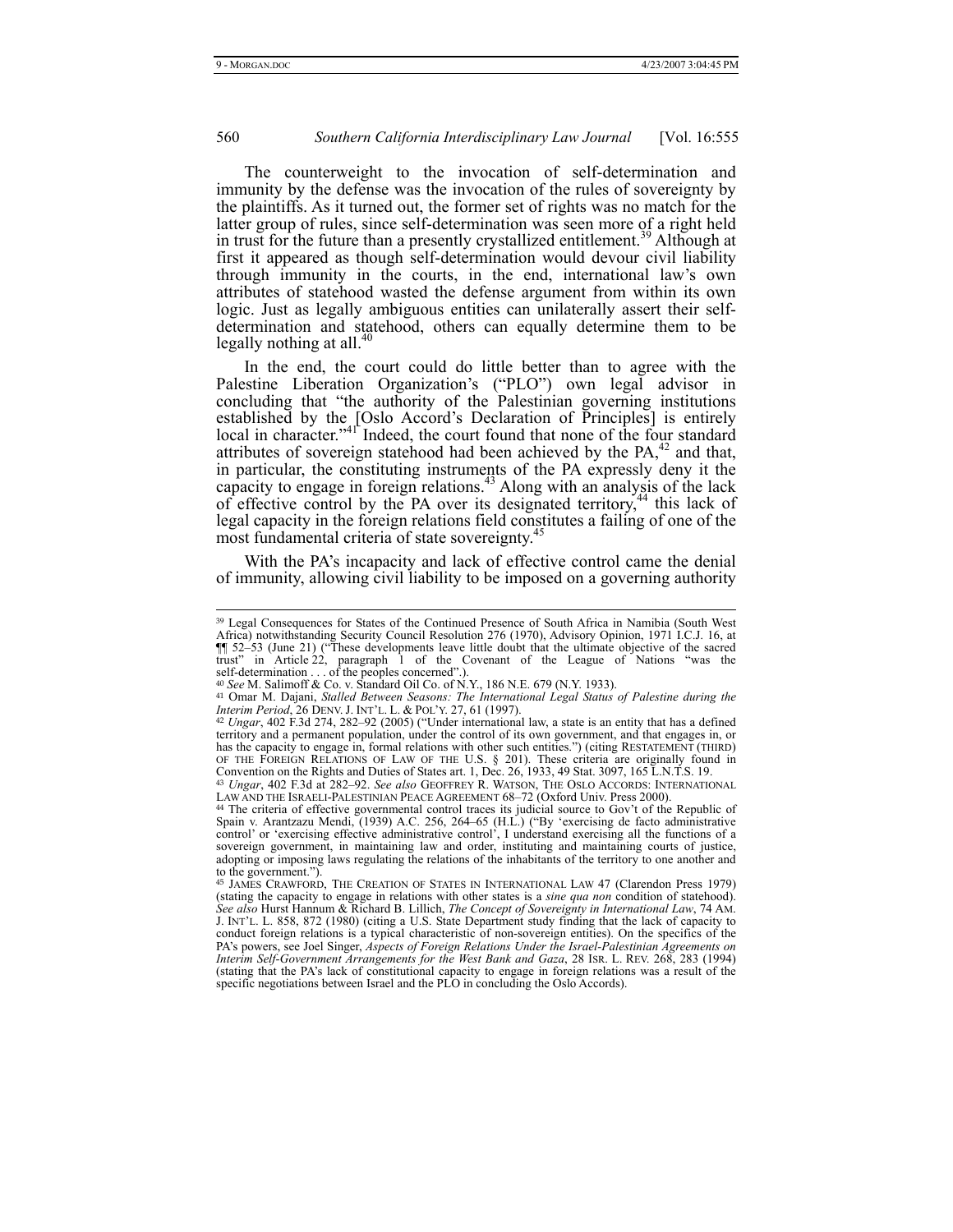# 2007] *Digesting and Re-Digesting Law and Film* 561

that can barely govern at all. Instead of self-determination swallowing liability, as the Palestinians would have had it, civil jurisdiction chewed up and spit out sovereign authority. When visited by the domestic civil court, two otherwise friendly international law concepts turned mutually incompatible. One or the other of them had to consume its counterpart so that the process of interpreting the law could move along.

#### III. UNSAVORY NORMS

Ruggero Deodato's *Cannibal Holocaust* ends with the officials of the Pan American television studio that have been watching salvaged footage of a lost expedition of journalists agreeing that, for the sake of the viewing public, the material must be destroyed. As one critic put it, the film's horror "is so atrocious to the sensibilities of the television executives that one of them orders it to be burnt – after we have viewed it, of course.<sup> $146$ </sup>  $\dagger$  As the comment suggests, the film is one that manages to both condemn and exploit the grossest excesses of violence. It has accordingly produced a chorus of condemnatory reactions, for the most part reflecting the view that the nudity, violent sexual encounters, dismemberment, and anthropophagi all combine to challenge the spectator "not to abandon himself to the one desire that this film excites: censorship."<sup>47</sup>

True to that early prediction, reality has followed the film's own mock reality and *Cannibal Holocaust* has in the decades since its release been eaten alive by prosecutors, regulators, and audiences all over the world. Most of the controversy has focused on the director's use of live animals in the jungle sequences—in particular one notable scene in which the living flesh of a giant sea turtle is ripped fresh from its pried open shell.<sup>48</sup> The film's bigger legal troubles, however, came as a result not of the film's actual killing of living creatures but of the director's artfulness in bringing celluloid fantasy alive. Shortly after its release, a French magazine claimed that the film was an authentic 'snuff' movie, and that the unsavory lust after human body parts—the "*mangiati vivi*" for which this spaghetti Southern is best known—was indeed real.<sup>49</sup> Copies of the film were seized by the Italian police barely a month after it opened in early 1980 and, although the apparent on-screen homicides were eventually acknowledged as nothing

<sup>46</sup> Alain Garsault, Review, *Cannibal Holocaus*t, 243 POSITIF 65 (1981).

<sup>†</sup>Editors' Note: All quotations and sources in which the original is in a foreign language were translated by the author. Where possible the editors have diligently attempted to verify the accuracy of such sources through English translation.

<sup>47</sup> Francois Gere, Review, *Cannibal Holocaust*, 326 CAHIERS DU CINÉMA 63 (1981). <sup>48</sup> For a full description, see Epinions.com, *Cannibal Holocaust and the Apathy of the Modern Viewer*, *at* http://www.epinions.com/content\_54841609860 (last modified May 15, 2002) (". . . numbering amongst [the animal cruelty scenes] are the poor monkey, the top of whose head is chopped off and his brains scooped out, the sea turtle—now an endangered species—ensnared, flipped over, decapitated, dismembered, its shell prised (sic) open and its insides molested, the muskrat, stabbed in the neck and disembowelled (sic) and the pig, callously shot and whose twitching death throes we are exposed to in a gratuitous zoom shot.").

<sup>49</sup> DAVID KEREKES & DAVID SLATER, KILLING FOR CULTURE: AN ILLUSTRATED HISTORY OF DEATH FILM FROM MONDO TO SNUFF 69 (Annihilation Press 1996).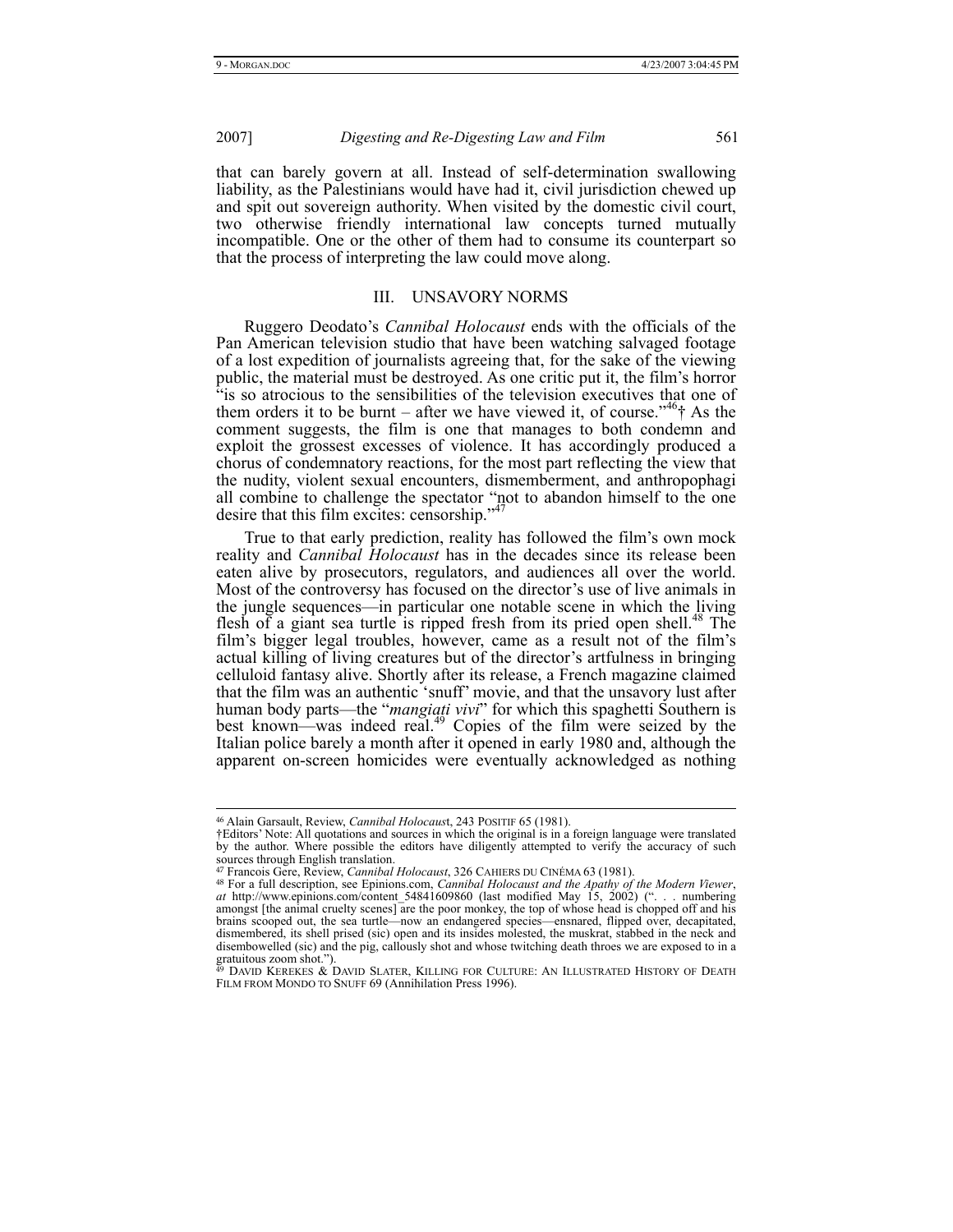more than "realistic special effects and fake blood,"<sup>50</sup> the cruelty to animals was found to be the real item and lead to a real conviction and fine. Regulators followed suite in the United Kingdom, where the film was banned under the infamous *Video Nasties Act*. 51 After a protracted legal battle the film was re-released three years later, where it became "a huge succès de scandale in Italy and elsewhere in Europe,"<sup>52</sup> and, it would seem, one of the highest grossing (and grossest) movies in the history of Japan.<sup>53</sup>

Although *Cannibal Holocaust* is by any standard an interesting film, it admittedly requires some explanation as to why it is an appropriate medium through which to contemplate the arguments surrounding the Middle East conflict and its cinematographic representations. After a long underground existence in the English speaking world, the film was released on DVD in 2000 accompanied by a new interview with Ruggero Deodato. A quarter century after its creation, the director finally explained that it was the late 1970's obsession of the Italian press with the urban terrorism of the Red Brigades and the consequent "rape of the senses" experienced by the public that motivated the gruesome work.<sup>54</sup> In other words, the movie evinces a fascination not so much with cannibalism (read: terrorism) and its attendant violence, but with the public appetite for and depiction of the cannibalistic (terroristic) violence. Thus, the script combines staged killings of humans with real killings of animals, the latter of which are real, but presumed to be staged, and the former of which are staged, but presumed by the press to be real.<sup>55</sup> This "honed abhorrence," as critics have dubbed it, "increases the potency of all subsequent acts of violence ten-fold."<sup>56</sup>

The significant point to note about the film's relentlessly *vomitif* quality, $5<sup>7</sup>$  and the consequent revulsion of its contemporary critics, is that it is all contained within a film whose ostensible message is anti-violent. The orgy of mutilation ends with Professor Monroe, the anthropologist, voicing aloud the cliché that has accompanied all such treks into tropical environs and tribal societies since the literature of the late nineteenth century introduced Englishmen to their own *Heart of Darkness.*58 "I wonder who

<sup>50</sup> <sup>50</sup> The Z Review, *Cannibal Holocaust Movie Review*, *at* http://www.thezreview. co.uk/reviews/c/cannibalholocaust.htm (last visited Feb. 14, 2007).

<sup>51</sup> *See Dark Angel's Realm of Horror*, *at* http://www.angelfire.com/darkside/realmofhorror/ nasties.htm (last visited Feb. 14, 2007) (for reviews of the 52 films investigated and the 39 successfully prosecuted under Britain's pre-1984 legislation). *See* DAVID KEREKES & DAVID SLATER, SEE NO EVIL: BANNED FILMS AND VIDEO CONTROVERSY (Headpress 2000) (for an account of British censorship policy under the rubric of "video nasties").

<sup>52</sup> MIKITA BROTTMAN, OFFENSIVE FILMS: TOWARD AN ANTHROPOLOGY OF CINÉMA VOMITIF 132 (Greenwood Press 1996).

<sup>53</sup> Mariko McDonald, *Enter the Den of Sin: Filmakers, Cannibals, and Zombies, Oh My!*, Film Threat (Apr. 8, 2004), *at* http://www.filmthreat.com/Features.asp?Id=1029. <sup>54</sup> Carolina G. Jauregui, '*Eat it alive and swallow it whole!': Resavoring Cannibal Holocaust as a* 

*Mockumentary*, Invisible Culture (2004), *at* 

http://www.rochester.edu/in\_visible\_culture/ Issue\_7/Jauregui/jauregui.html#fn19 (discussing the significance of the Red Brigades reference and the "rape of the senses").

<sup>55</sup> KEREKES & SLATER, *supra* note 49.

<sup>&</sup>lt;sup>56</sup> KEREKES & SLATER, *supra* note 49, at 48.<br><sup>57</sup> BROTTMAN, *supra* note 52, at 3 ("By displaying the nauseating, *cinéma vomitif* induces nausea.").

<sup>58</sup> JOSEPH CONRAD, *Heart of Darkness*, *in* THE WORKS OF JOSEPH CONRAD (J.M. Dent & Sons Ltd. 1923).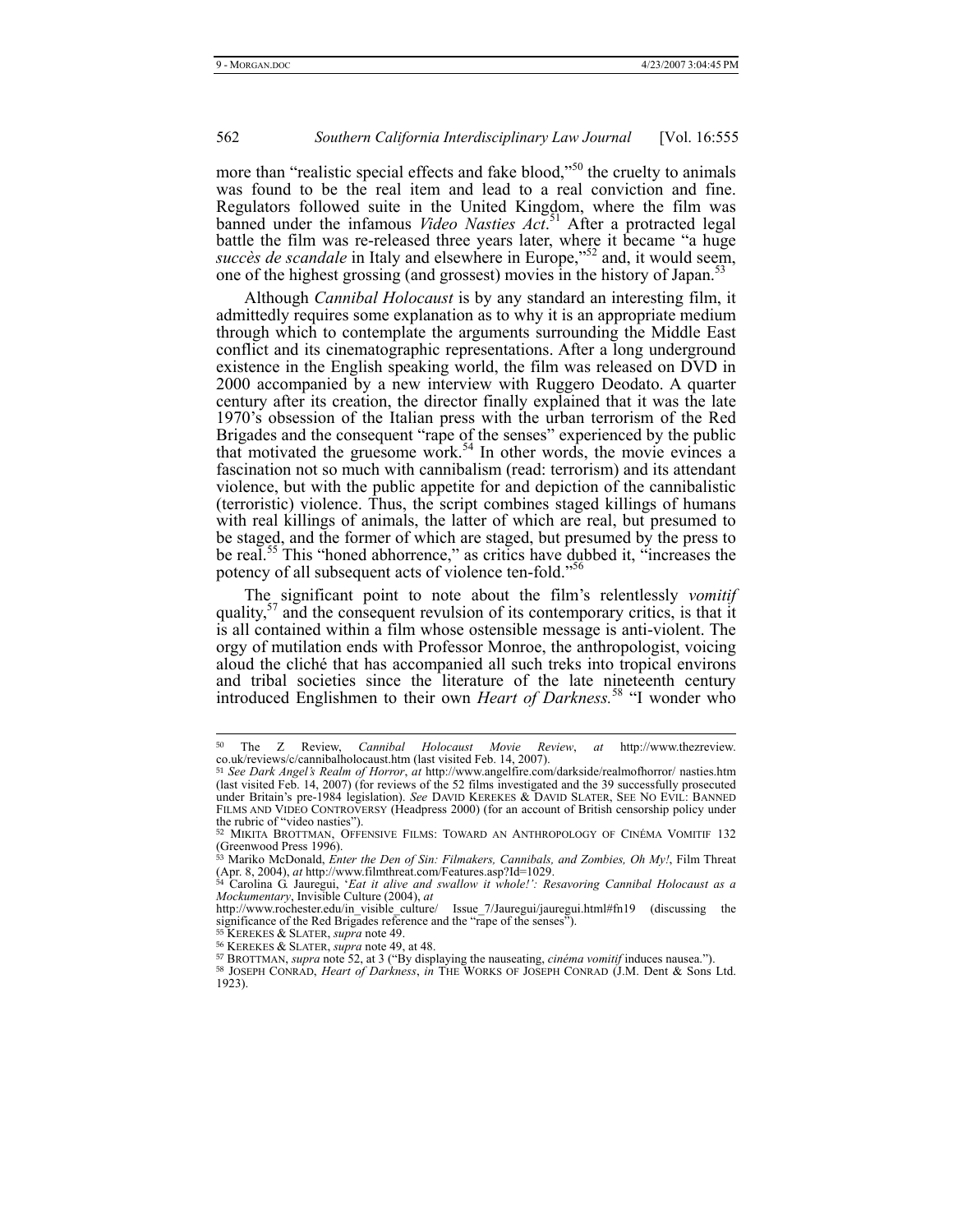the *real* cannibals are," the good professor muses. Rarely, however, does the message seem so hypocritical, coming as it does on the heels of the very gluttony that it purports to criticize. As one reviewer noted, the apparent bad faith of the film's moral message threatens to discredit it completely,<sup>59</sup> making it all the more prone to producing a physical effect and "excit[ing] the most repulsion in the contemporary spectator."<sup>6</sup>

Much of this quality is shared by the international law advocacy at stake in the Israeli-Palestinian confrontations of the *intifada* era. First, it should be noted that the film and the law parallel each other in the sense that both are a step removed from their own violent subject matter. That is, the film is not so much about the violence of those whose cannibalism is the starting point of the script, but rather it is about the journalistic treatment of cannibalism and the ethos that the documentary filmmakers exhibit in pursuit of that treatment. In similar fashion, the *Ungar* case is not so much about the violence of those whose terrorism is the starting point of the suit, but rather it is about the legal treatment of state sovereignty and the norms that international lawyers deploy in pursuit of that treatment. This burying of extreme violence—the Ungar family's fate on the Israeli road is almost as gruesome, and every bit as final, as the film crew's fate in the South American jungle—under professional norms, only serves to accentuate the tensions at hand.

More than that, the significance of moving the film one step away from the cannibals is that the plot is not about them at all; rather, it is about the filmmakers that cover the cannibals and the ethics of their trade. In that, of course, the parallels with the *Jenin, Jenin* debate could not be more stark. There is as little debate about the fact that deaths occurred in the refugee camp as there is about the fact that deaths occurred in the jungle—"[t]he injury is deep and real,"<sup>61</sup> although the numbers may be contentious,  $62$  in both settings. Rather, the substantive debate is about the propriety of the staging, fulfilling the audience's desire for violence by doing violence to historical truth. As the television executive screening the cannibalistic mockumentary observes, "Today people want sensationalism…the more you rape their sense, the happier they are."<sup>63</sup> The comment, and the debate that it spawns, is as aptly applied to Muhammad Bakri's celluloid assault

<sup>59</sup> Garsault, *supra* note 46, at 35.

<sup>60</sup> *Id. See also* BROTTMAN, *supra* note 52, at 3 ("Essentially, *cinéma vomitif* is the kind of cinema that produces physical effects on the body of the spectator.").<br><sup>61</sup> Bakri v. Film Censorship Bd., [2003] IsrSC 58(1) 249, 284 (Procaccia, J., concurring).<br><sup>62</sup> On April 7, 2002, Palestinian Authority Secretary-General Hassan A

television network that, "The victims so far has [sic] been over 250 Palestinians killed . . . ." On April 10, 2002, Palestinian spokesman Nabil Sha'ath advised Agence France Presse that, "We have 300 martyrs in Jenin in t on CNN that, "I'm afraid to say that the number of Palestinian dead in the Israeli attacks have reached more than 500 now." *See* Camera, *Background: A Study in Palestinian Duplicity and Media Indifference* (2002), *at*

http://www.camera.org/index.asp?x\_context= 7&x\_issue=14&x\_article=217. Following its own investigation, the United Nations concluded that 52 Palestinians died in the fighting in Jenin, along with 23 Israelis. *UN Says No Massacre in Jenin*, BBC News, Aug. 1, 2002, *available at*

http://news.bbc.co.uk/2/hi/middle\_east /2165272.stm.

<sup>63</sup> CANNIBAL HOLOCAUST, *supra* note 12.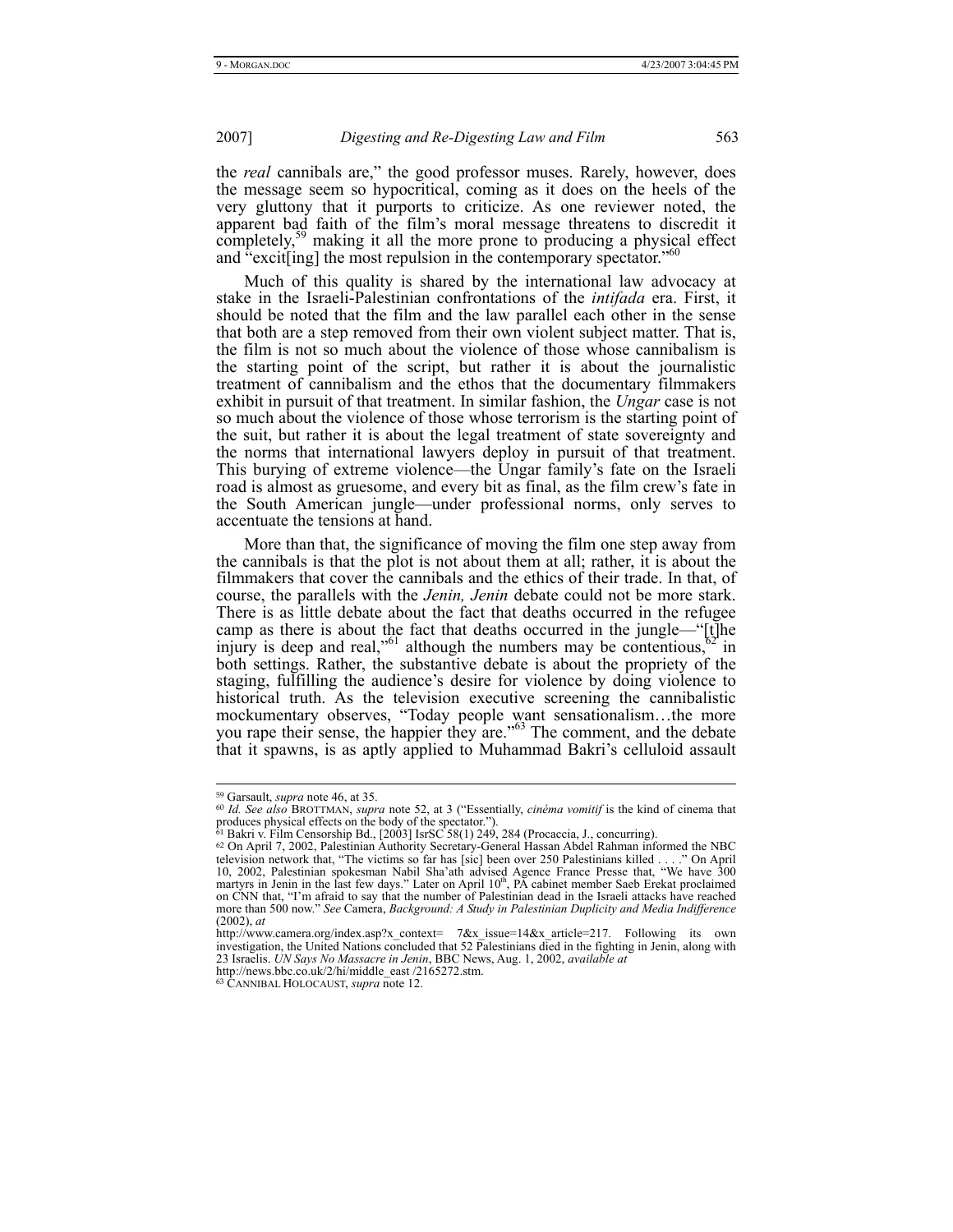564 *Southern California Interdisciplinary Law Journal* [Vol. 16:555

on sensibility as it is to Ruggero Deodato's (and his fictional director, Alan Yates') libel against human nature.<sup>6</sup>

# IV. SITTING ON THE INTERPRETIVE SECURITY FENCE

The interpretive quest next moved back to the international forum by means of a question posed by the U.N. General Assembly: "What are the legal consequences of the construction of a wall in the Occupied Palestinian Territories?"<sup>65</sup> After addressing the challenges to its jurisdiction to issue an advisory opinion on such a hotly contested political issue,<sup>66</sup> the ICJ went on to consider the legality of Israel's security fence under international law.67 Much as its domestic counterpart had done, the international tribunal sought out the principle of legal sovereignty and in the process set up a contest between two of its contested meanings: selfdefense and the sovereignty of the nation,  $68$  or humanitarian norms of military occupation and the sovereignty of the law.<sup>6</sup>

Some of the more basic aspects of self-defense in international law did not, of course, have to be reviewed, as the court had already pronounced definitively on them in previous decisions. Specifically, the court was spared the need to consider the question of whether a guerrilla campaign, as opposed to a classic interstate war, qualifies as a military attack, since it had already determined this to be the case in the 1986 *Nicaragua v. United States* case.<sup>70</sup> Likewise, there was no need for the court to consider as a matter of first instance whether the laws of warfare, and the prohibition on using force against a civilian population, apply to an internal, noninternationalized war as well as to a traditional international conflict. The International Criminal Tribunal for Yugoslavia had already resolved this

<sup>64</sup>*See* MARY DOUGLAS, RISK AND BLAME: ESSAYS IN CULTURAL THEORY 86 (Routledge 1992) (discussing blood libels involving homicide and cannibalism).

<sup>65</sup> G.A. Res. ES-10/14, U.N. Doc. A/RES/ES-10/14 (Dec. 12, 2003).

<sup>66</sup> Article 96 (1) of the Statute of the International Court of Justice authorizes the General Assembly to request an advisory opinion from the Court; the Court has on occasion expressed a view as to the relationship between such an opinion and the political issues confronting the General Assembly. *See* Interpretation of Peace Treaties with Bulgaria, Hungary and Romania, Advisory Opinion, 1950 I.C.J. 65 (July 8); Legality of the Threat or Use of Nuclear Weapons, Advisory Opinion, 1966 I.C.J. 226 (Mar. 30).

<sup>67</sup>*See* Legal Consequences of the Construction of a Wall, *supra* note 4, at ¶ 67 (discussing the use of terminology for the security fence: "the 'wall' in question is a complex construction, so that that term cannot be understood in a limited physical sense. The other terms used, either by Israel ('fence') or by the Secretary-General ('barrier'), however, are no more accurate if understood in the physical sense. In this Opinion, the Court has therefore chosen to use the terminology employed by the General Assembly."

<sup>68</sup> *See* D.W. BOWETT, SELF-DEFENSE IN INTERNATIONAL LAW 185 (1958) (speaking of self-defense as an incident of sovereignty: "the [article 2(4)] prohibition left the right of self-defense unimpaired"). See also North Atlantic Treaty art. 5, Apr. 4, 1949, 63 Stat. 2241, 34 U.N.T.S. 243 (discussing national and collective self-defense).

<sup>69</sup> Regulations Respecting the Laws and Customs of War on Land, annexed to the Fourth Hague Convention, Oct. 18, 1907, *available at* http://www.vbs.admin.ch/internet/gst /KVR/e/e-Hague07- IVReg.htm (stating that occupier is trustee for local population).

<sup>70</sup> *See* Military and Paramilitary Activities in and Against Nicaragua (Nicar. v. U.S.), 1986 I.C.J. 14 (June 27).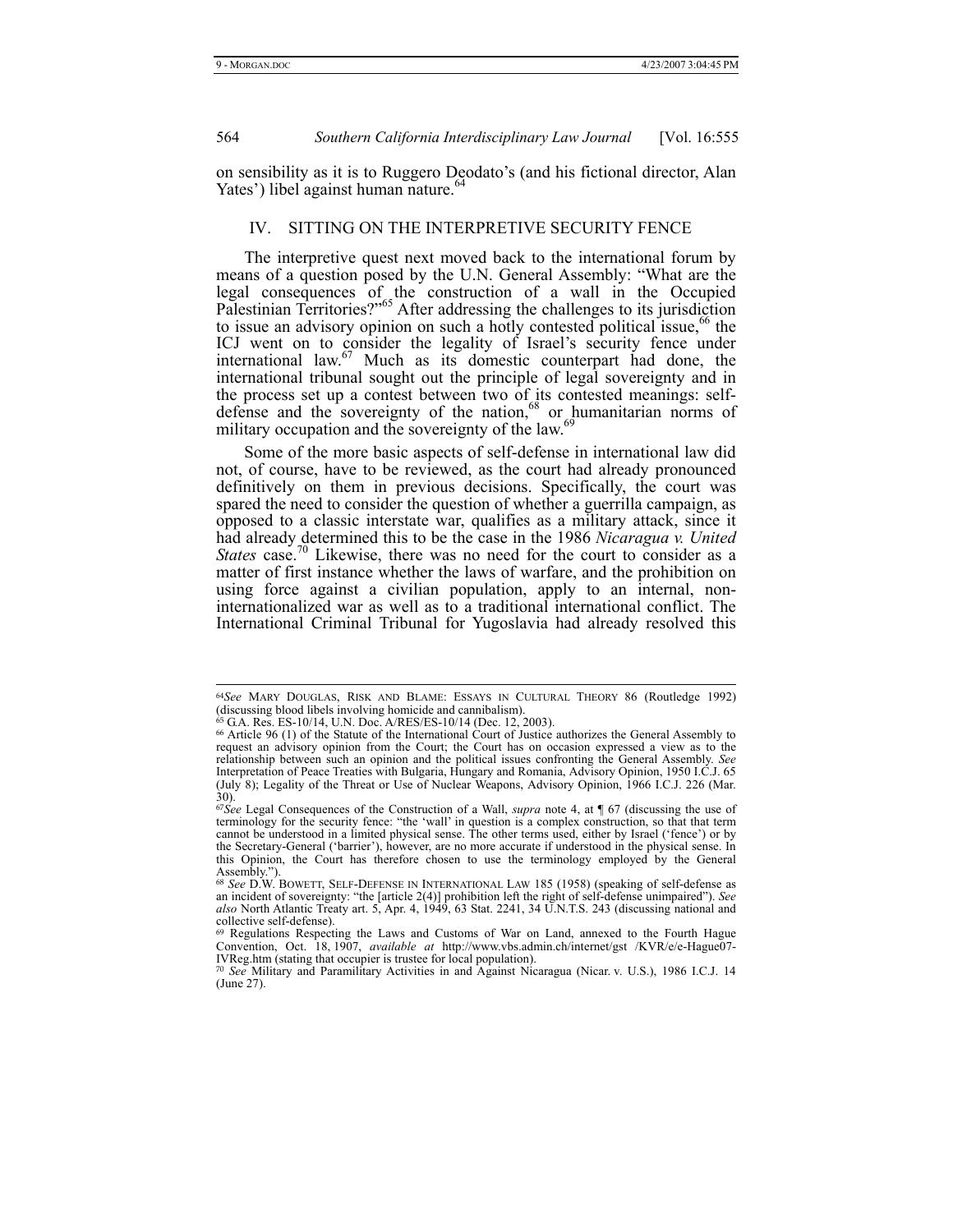#### 2007] *Digesting and Re-Digesting Law and Film* 565

question in the affirmative less than a decade before.<sup>71</sup> In short, international law had already accepted the proposition that an attack by irregular forces from within a country is not normatively distinguishable from an attack by regular forces from a neighboring country. The identical laws of war apply to intrastate as to interstate conflict.

This settled feature of international legality signaled a potentially positive and negative response to the question of the Israeli security barrier. In the first place, it made it highly unlikely that the court would have or could have agreed with Israel's position on the non-application of the Fourth Geneva Convention to the territories occupied by it and governed by its military administration.<sup>72</sup> Accordingly, the court commenced its judgment with a recitation of the General Assembly's request for an advisory opinion, which itself contained a preamble that reaffirmed the position of the United Nations ("U.N.") on the applicability of the Convention to the post-1967 occupation of the West Bank and Gaza regions.<sup>73</sup> From the outset there was little doubt that the court would require Israel, in administering the territories under occupation and in constructing in those territories whatever installations were deemed necessary, to adhere to general humanitarian norms.<sup>74</sup> Indeed, the Israeli Supreme Court in its own consideration of the question posed to the international tribunal, had observed that Israeli policy tracks those very norms.<sup>7</sup>

The next logical step in the analysis would be for the court to extend to the conflict in the West Bank the principles of self-defense that form an

<sup>71</sup> Prosecutor v. Tadic, Case No. IT-94-1-T, ICTY Trial Camber (May 7, 1997); *aff'd* Prosecutor v. Tadic, Case No. IT-94-1-A ICTY Appellate Chamber (July 15, 1999).

<sup>72</sup> This position traces to the post-June 1967 writings of former Israeli Chief Justice Meir Shamgar. *See* Meir Shamgar, *The Observance of International Law in the Administered Territories*, 1 ISR. Y.B. on H. R. 262, 263 (1971); Meir Shamgar, MILITARY GOVERNMENT IN THE TERRITORIES ADMINISTERED BY ISRAEL, 1967-1980: THE LEGAL ASPECTS 33 (Alpha Press 1982).<br><sup>73</sup> G.A. Res. ES 10/14, U.N. Doc. A/RES/ES-10/14 (Dec. 8, 2003) ("*Reaffirming* the applicability of the

Fourth Geneva Convention as well as Additional Protocol I to the Geneva Conventions to the Occupied Palestinian Territory, including East Jerusalem") (footnotes omitted).

<sup>74</sup> The Israeli Supreme Court has long held that the military administration in the occupied territories must abide by the norms of belligerent occupancy contained in the Fourth Geneva Convention, whether by virtue of the treaty's applicability or by application of customary international law reflected in the treaty. *See* Ayub v. Minister of Defense, [1978] IsrSC 33 113 (holding that land seizures by a military administration are only authorized for purposes of meeting an existing danger); Abu Rian v.<br>Commander of IDF Forces, [1988] IsrSC 42 770; Wafa Ali v. Minister of Defense, [1996] IsrSC 50 848<br>(authorizing the construction o (severing Gaza strip from Sinai); Zalum v. Regional Military Commander, [1986] IsrSC 41 528 (authorizing security measures for Israeli civilians in West Bank). <sup>75</sup> HCJ 2056/04 Beit Sourik Village Council v. Gov't of Israel, [2004] IsrSC 46(2) 1 (English version

available at http://www.mfa.gov.il/ NR/rdonlyres/75671100-3248-4196-888B-362D6425D3AA/0/HCJ\_<br>Fence\_ruling\_300604.doc). The Israeli Supreme Court has been at pains to clarify that the<br>government's adherence to the principle policy, not international legal obligation. *See* Daphne Barak-Erez, *The International Law of Human Rights and Constitutional Law: A Case Study of an Expanding Dialogue, 2 INT'L. J. CONST. L. 611, 615–16 (2004) ("[T]he official position of the State of Israel has always been that the Fourth Geneva* Convention relative to the Protection of Civilian Persons in Times of War . . . does not apply to the occupied territories.").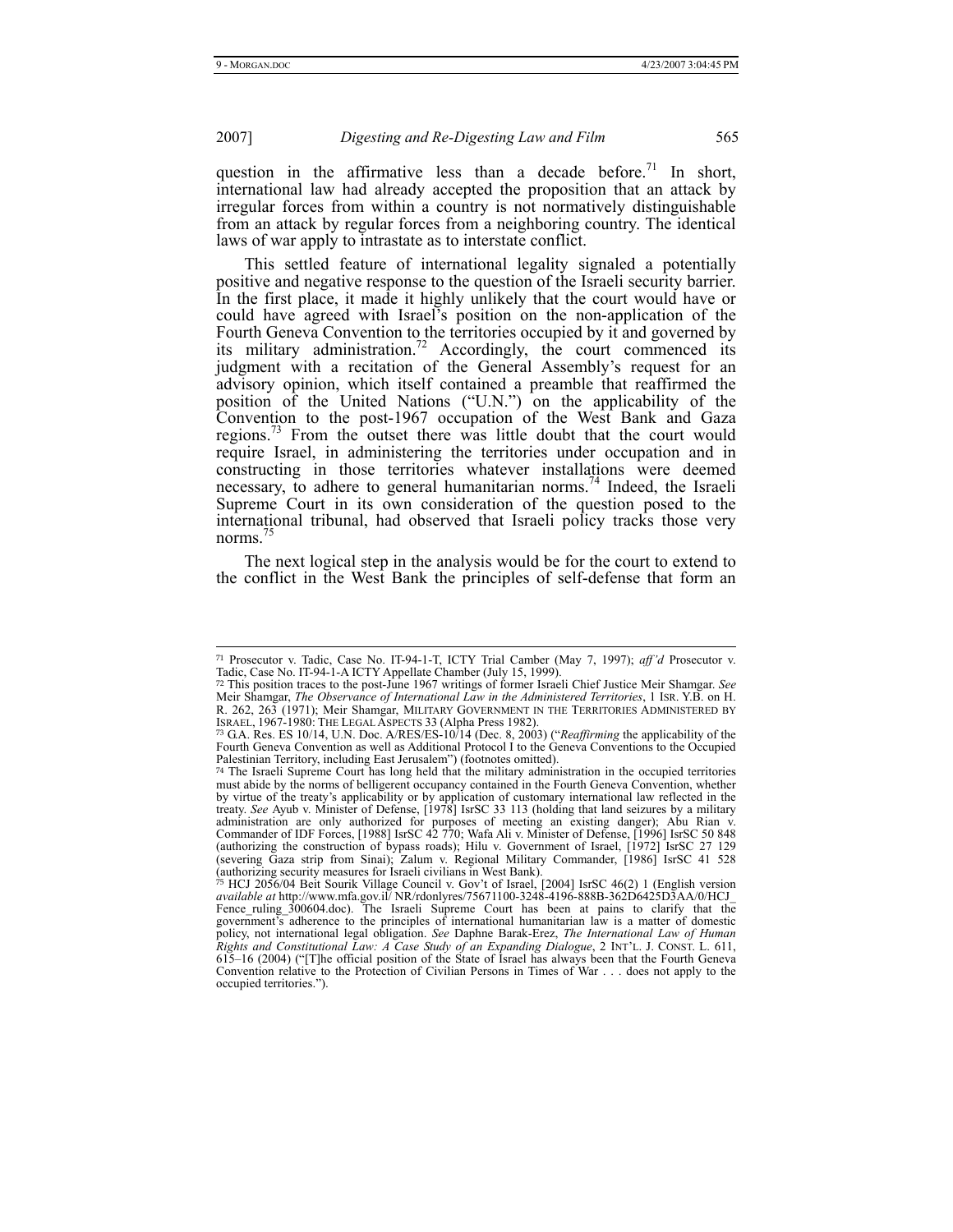# 566 *Southern California Interdisciplinary Law Journal* [Vol. 16:555

integral part of the customary laws of war.<sup>76</sup> That is, if force is restricted by the ordinarily applicable rules it must also be authorized under the terms of those same ordinary rules. While the use of armed force as an instrument of national policy has long been outlawed,<sup>77</sup> and the pre-World War II use of force in self-help enforcement of legal rights has been supplanted by the prohibition on force contained in article  $2(4)$  of the U.N. Charter,<sup>78</sup> the international community has not adopted a rule of passivism.<sup>79</sup> Rather, force is carefully regulated so that its use in self-defense is proportional to the threat at whose prevention or eradication it is aimed, and so that it does not unduly threaten the territorial or political integrity of the target of the force.<sup>80</sup>

As it turned out, however, the question of whether the construction of a wall represents an appropriate level of force in self-defense against attacks from Palestinian territory was not an issue for the court.<sup>81</sup> Despite the obvious level of violence reflected in *Ungar* and similar cases, defense against such violence was not debated at the international judicial level.<sup>8</sup> Rather, the court took seriously the Palestinian argument that although the right to self-determination is a collective right and its breach by Israel is a violation of duties owed to the world at large,  $83$  the Palestinians themselves have not achieved national stature and therefore their attacks do not qualify as "armed attacks" for the purposes of self-defense under the U.N.

<sup>76</sup> *See* Military and Paramilitary Activities, 1986 I.C.J. 14, at ¶¶ 187–90 (concluding that the principle of self-defense, as articulated in Article 51 of the U.N. Charter reflects, but does not supplant, the customary law of self-defense). <sup>77</sup> Treaty Providing for the Renunciation of War as an Instrument of National Policy art. 1, Aug. 27,

<sup>1928, 46</sup> Stat. 2343, 94 L.N.T.S. 57.

<sup>78</sup> *See* Corfu Channel, 1949 I.C.J. 57 (Apr. 9) (setting out pre and post-War prohibitions on force).

<sup>79</sup> See Thomas M. Franck, *Who Killed Article 2(4)?*, 64 AM. J. INT'L. L. 809 (1970) (discussing further the international law community's debate on the use of force and proclaiming the Cold War end of the prohibition on the use of force). *See also* Louis Henkin, *The Reports of the Death of Article 2(4) are Greatly Exaggerated*, 65 AM. J. INT'L. L. 544 (1971) (describing Thomas Franck as a "pathologist for the ills of the international body politic"). For an update of the Franck/Henkin debate, see Pal Wrange, *Downtown, Midtown, Uptown*, 68 NORDIC J. INT'L L. 53 (1999) and THOMAS M. FRANCK, FAIRNESS IN INTERNATIONAL LAW AND INSTITUTIONS (Oxford Univ. Press 1995). *See also* YORAM DINSTEIN, WAR, AGGRESSION AND SELF-DEFENSE 78–134 (3d ed., Cambridge Univ. Press 2001) (1988) (reviewing the state of the contemporary prohibition on use of force).

<sup>80</sup> *See* Anthony D'Amato, *Israel's Air Strike Upon the Iraqi Nuclear Reactor*, 77 AM. J. INT'L. L. 584 (1983) (noting that the destruction of the nuclear reactor was a proportional measure given Israeli defense needs); Judith G. Gardam, *Proportionality and Force in International Law*, 87 AM J. INT'L. L. 391 (1993); Jack M. Beard, *America's New War on Terror: The Case for Self-Defense under International Law*, 25 HARV. J.L. & PUB. POL'Y. 559 (2002); Thomas M. Franck, *Terrorism and the Right of Self-Defense*, 95 AM J. INT'L. L. 839 (2001).

<sup>&</sup>lt;sup>81</sup> See Legal Consequences of the Construction of a Wall in the Occupied Palestinian Territory, Advisory Opinion, 2004 I.C.J. 20 (July 9) ("[T]he construction of the Barrier is consistent with Article 51 of the Charter of the United Nations, its inherent right to self-defence and Security Council resolutions 1368 (2001) and 1373 (2001) . . . .").

 $82$  The question of the requirements of self-defense was, of course, debated in the Israeli Supreme Court's deliberations on the security fence. *See* Beit Sourik Village Council v. Gov't of Israel [2004], ¶ 3, English version *available at* http://www.mfa.gov.il/ NR/rdonlyres/75671100-3248-4196-888B-362D6425D3AA/0/HCJ\_ Fence\_ruling\_300604.doc ("The purpose behind the decision was 'to improve and strengthen operational capability in the framework of fighting terror, and to prevent the penetration of terrorists from the area of Judea and Samaria into Israel.'").

<sup>83</sup> *See* Case Concerning East Timor (Port. v. Austl.), 1995 I.C.J. 4, at ¶ 29 (June 30) (concluding that self-determination is a right *erga omnes*).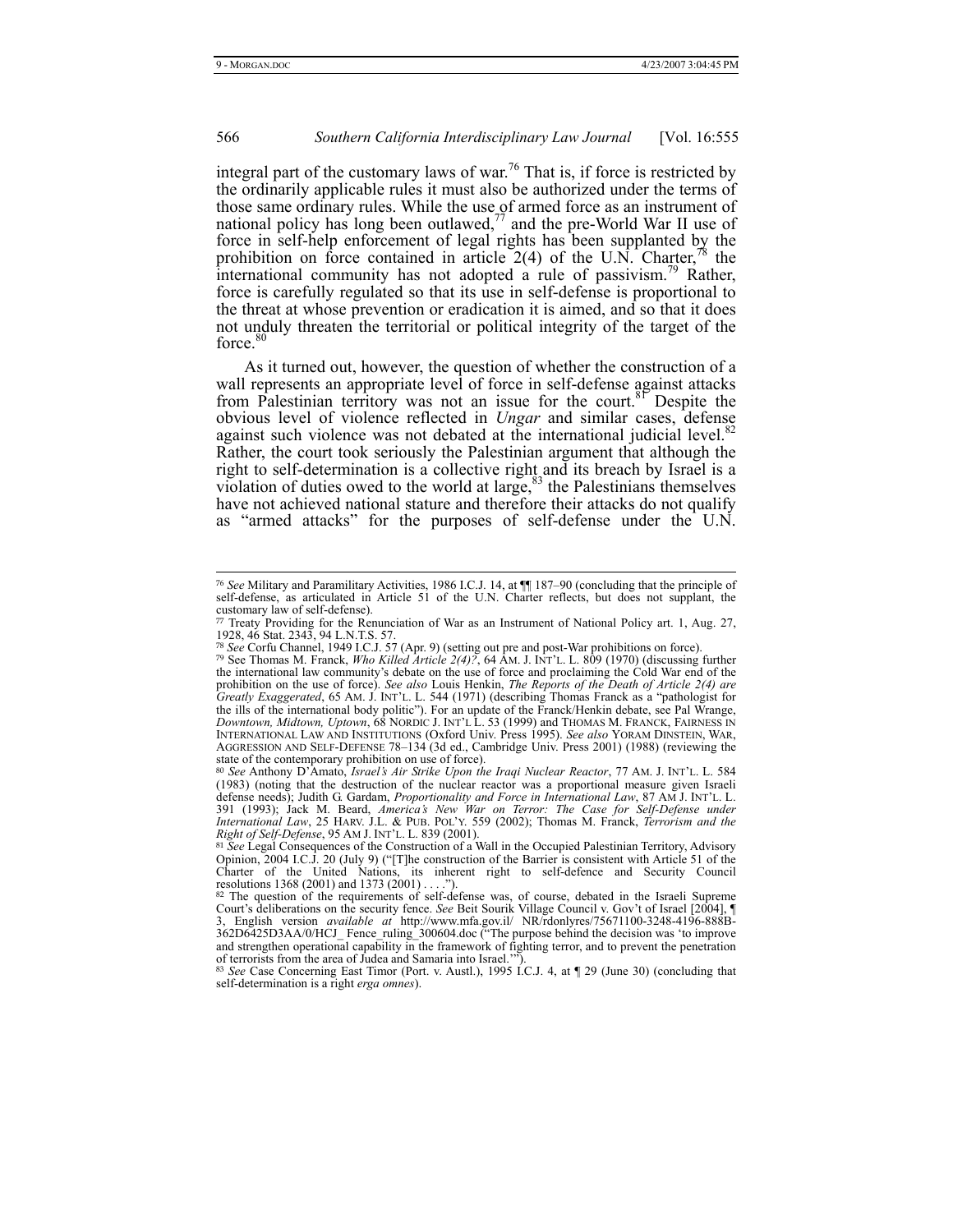Charter.<sup>84</sup> In other words, the Palestinians put forward a position in the international court that ran directly contrary to the position taken by the Palestinian Authority in the federal court in *Ungar*. In the ICJ's opinion, "the threat which [Israel] regards as justifying the construction of the wall originates within, and not outside, that territory… Consequently, the Court concludes that Article 51 of the Charter has no relevance in this case."

The implications of all of this for international law run in several directions. In the first place, of course, the Palestinians are pronounced to be both a self-determining and a non-self-determining people;<sup>86</sup> their plight as a non-self-governing people justifies their violence while their political identity is sufficiently separate from their adversary to remove it from the law's regulation of domestic conflicts and civil wars.<sup>87</sup> Moreover, the law of war is declared limited in its jurisdictional ambit to the states that lie behind an insurgency rather than to the insurgency itself—a situation that stands in opposition to the previously accepted attribution of belligerency status to similar conflicts.<sup>88</sup> Indeed, the very point of the Court's analysis of the geographic breaches of Palestinian territory embodied by Israel's security wall is to emphasize the belligerent status of Israel's presence in those territories.<sup>89</sup> The effect of the ruling, therefore, was to drive a wedge into the law of war. The applicability of the law's humanitarian aspects<sup>9</sup> was potentially undermined by the declared inapplicability of the rule of self-defence.

<sup>84</sup> Legal Consequences of the Construction of a Wall, *supra* note 4, at ¶ 139 ("Article 51 of the Charter thus recognizes the existence of an inherent right of self-defence in the case of armed attack by one State against another State. However, Israel does not claim that the attacks against it are imputable to a foreign State.").

<sup>85</sup> *Id.*

<sup>86</sup>*See* De Lima v. Bidwell, 182 U.S. 1 (1901) (discussing the legal status of Puerto Rico and revealing that this contradictory possibility may not be unique to the Palestinians); Nguyen v. United States, 540 U.S. 935 (2003) (discussing the legal status of Guam).

<sup>87</sup> *See* Prosecutor v. Tadic, Case No. IT-94-1-T, Indictment (October 2, 1995) (discussing domestic warfare as a subject regulated by the law of war along with inter-state conflicts). *See also* Theodor Meron, *International Criminalization of Internal Atrocities*, 89 AM. J. INT'L. L. 554 (1995).

<sup>88</sup> *See* RICHARD A. FALK, THE INTERNATIONAL LAW OF CIVIL WAR 12 (John Hopkins Press 1971) (stating that international law applies where there is "a civil war accompanied by a state of general hostilities; occupation and a measure of orderly administration of a part of the insurgent forces acting under a responsible authority"). *See also* ROSALYN HIGGINS, *International Law and Civil Conflict*, *in* THE INTERNATIONAL REGULATION OF CIVIL WARS 169 (Evan Luard, ed., 1982).

<sup>89</sup> Legal Consequences of the Construction of a Wall, *supra* note 4, at ¶ 89 ("[R]ules laid down in the [Hague] Convention [of 1907] were recognised by all civilised nations, and were regarded as being declaratory of the laws and customs of war" and are binding on Israel in the occupied territories.). *See also* Legality of the Threat or Use of Nuclear Weapons, Advisory Opinion, 1996 I.C.J. 8, at ¶ 75 (July

<sup>8).&</sup>lt;br><sup>90</sup> *See, e.g.*, G.A. Res. 58/97, ¶ 1, U.N. Doc. A/RES/58/97 (Dec. 17, 2003) (reaffirming "that the Geneva" Convention relative to the Protection of Civilian Persons in Time of War, of 12 August 1949, is applicable to the Occupied Palestinian Territory, including East Jerusalem, and other Arab territories occupied by Israel sinc Res. 237, ¶ 1, U.N. Doc. S/RES/237 (June 14, 1967) ("[A]ll the obligations of the Geneva Convention relative to the Treatment of Prisoners of War . . . should be complied with by the parties involved in the conflict."); S.C. Res. 271, ¶ 4, U.N. Doc. S/RES/271 (Sept. 15, 1969) (calling upon "Israel [to] scrupulously observe the provisions of the Geneva Conventions and international law governing military occupation").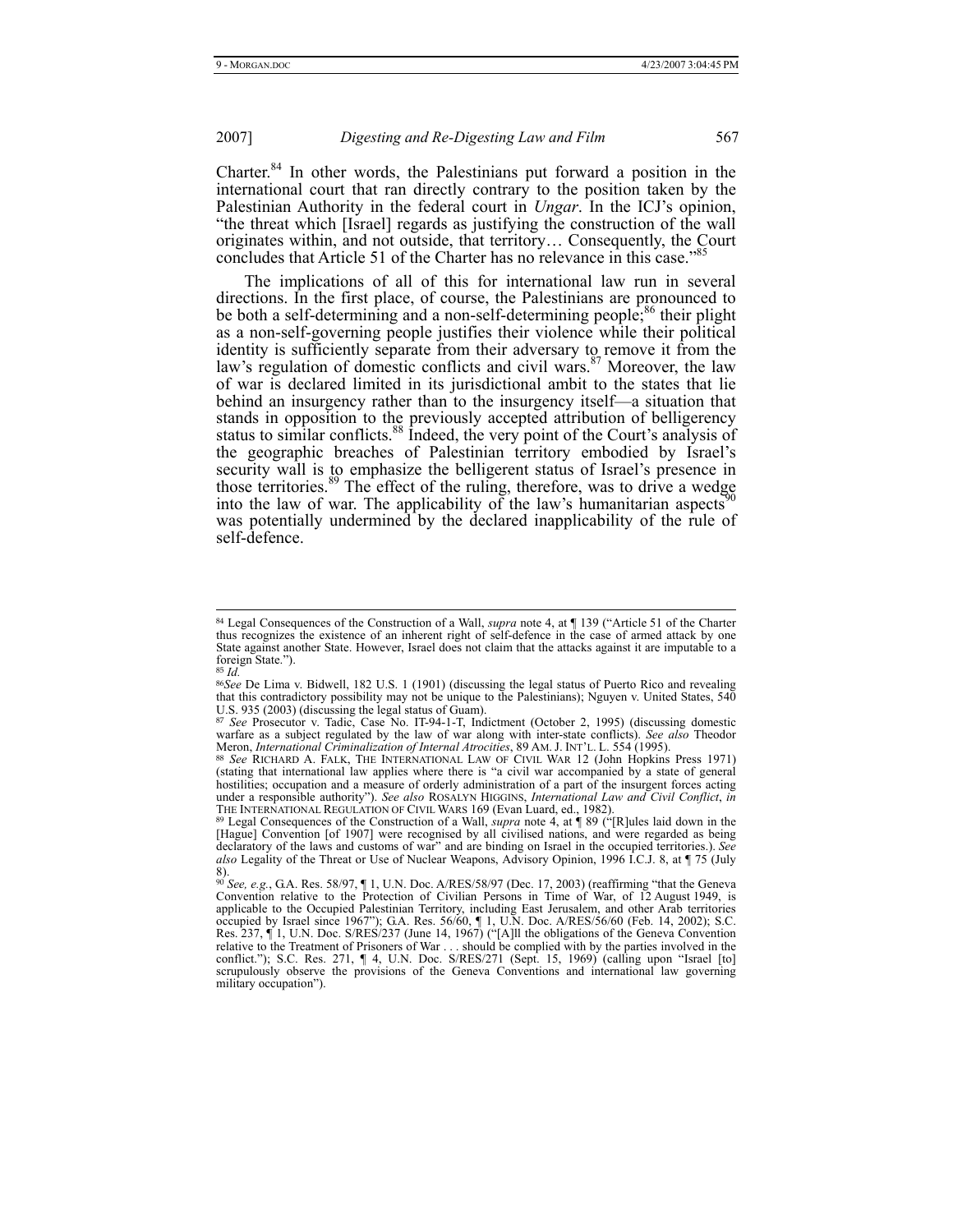568 *Southern California Interdisciplinary Law Journal* [Vol. 16:555

# V. CROSSING THE GREEN INFERNO LINE

The contradictions and revisionist tendencies of the law are all but replicated in the combined historical realities/fantasies of *Cannibal Holocaust*. In the first place, the sheer voyeurism that is the hallmark of the film's success<sup>91</sup> does two things at once. That is, the excesses of violence as *Variety* put it, "Deodato's inclusion of much extraneous gore effects and nudity $\frac{1}{2}$  is both scintillating and repulsive.<sup>93</sup> It thus simultaneously reveals and critiques its audience's lust for violence, whether 'staged' or 'real.<sup>94</sup> And so while it evidences a hypocrisy well documented by critics, $95$  it also exposes the hypocrisy of those who cannot remove their gaze from the *mondo*-style spectacle.<sup>96</sup> Applying this logic to the battles of the Middle East, the physical violence of *Ungar* is bad, but the normative revisions of the ICJ, which reverberate worldwide, are worse. Likewise, one might be tempted to say that Jenin was bad but *Jenin, Jenin* was twice as bad—exposing the hypocrisy and revisionism of the filmmaker and his audience, all of which reverberate beyond the original battle.

Moreover, *Cannibal Holocaust* does graphically what international law does rhetorically in reversing the roles of public and private violence. In the movie, the most private, intimate instant of life—the moment of death—is made public by the incessant filming of the tribesmen's attack and the film crew's own demise. Conversely, the public spectacle of provocative violence is kept private through the final destruction of the film and the secret of the savagery of the filmmakers themselves. As if to accentuate the point to its fullest, the anthropologist's party announces its arrival and its non-threatening intentions at the Amazon camp by sending Miguel, their guide, to greet the tribesmen stark naked—making public display of his private parts and converting a declaration of innocence into a pornographic scene.

In its own twisted way, the disrobed message of the film is reminiscent of that of the law. The Ungars' most private, final moment is on public, litigious display, and the public policy of Israel's national defense is converted by the ICJ into a private moment of pain for the Palestinians of the West Bank. Along with all of that, the Palestinian Authority asserts sovereign immunity by cloaking itself in public norms equal to those of its

<sup>91</sup> Jean Roy, Review, *Cannibal Holocaust*, 270 CINÉMA 125 (1981) (describing "[t]he famous ignominious footage, with occasional breaks to tell us how disgusting it all is").

<sup>92</sup> Review, *Cannibal Holocaust*, VARIETY, June 19, 1985, at 72.

<sup>93</sup> Roy, *supra* note 91, at 125 ("And yes, it certainly is [disgusting]."). *See also* MIKITA BOTTMAN, HIGH THEORY/LOW CULTURE 141 (Palgrave Macmillan 2005) ("This chain of desire/frustration is unending. If these [violent and pornographic] forms of popular culture ever reached the *ends* of the various desires they intimate and envisage, they would cease to exist, since desire cannot exist without lack, without a gap between satisfaction sought, and satisfaction obtained.") (emphasis in original).

<sup>94</sup> *See* Review, *supra* note 92, at 72 (describing "the genre's usual (and disgusting) killing of animals on camera"). <sup>95</sup> Garsault, *supra* note 46, at 35 ("The last phrase of the dialogue—'I wonder who the real cannibals

are'—carries with it an assertion that is not only clichéd, but rarely employed with such total and

evident bad faith."). <sup>96</sup> BROTTMAN, *supra* note 52, at 128 ("Deodato appropriates the Italian *mondo* tradition, and, while pretending to denounce it, makes a film that is, in its way, even more gruesome, even more exploitative, and even more scandalous.").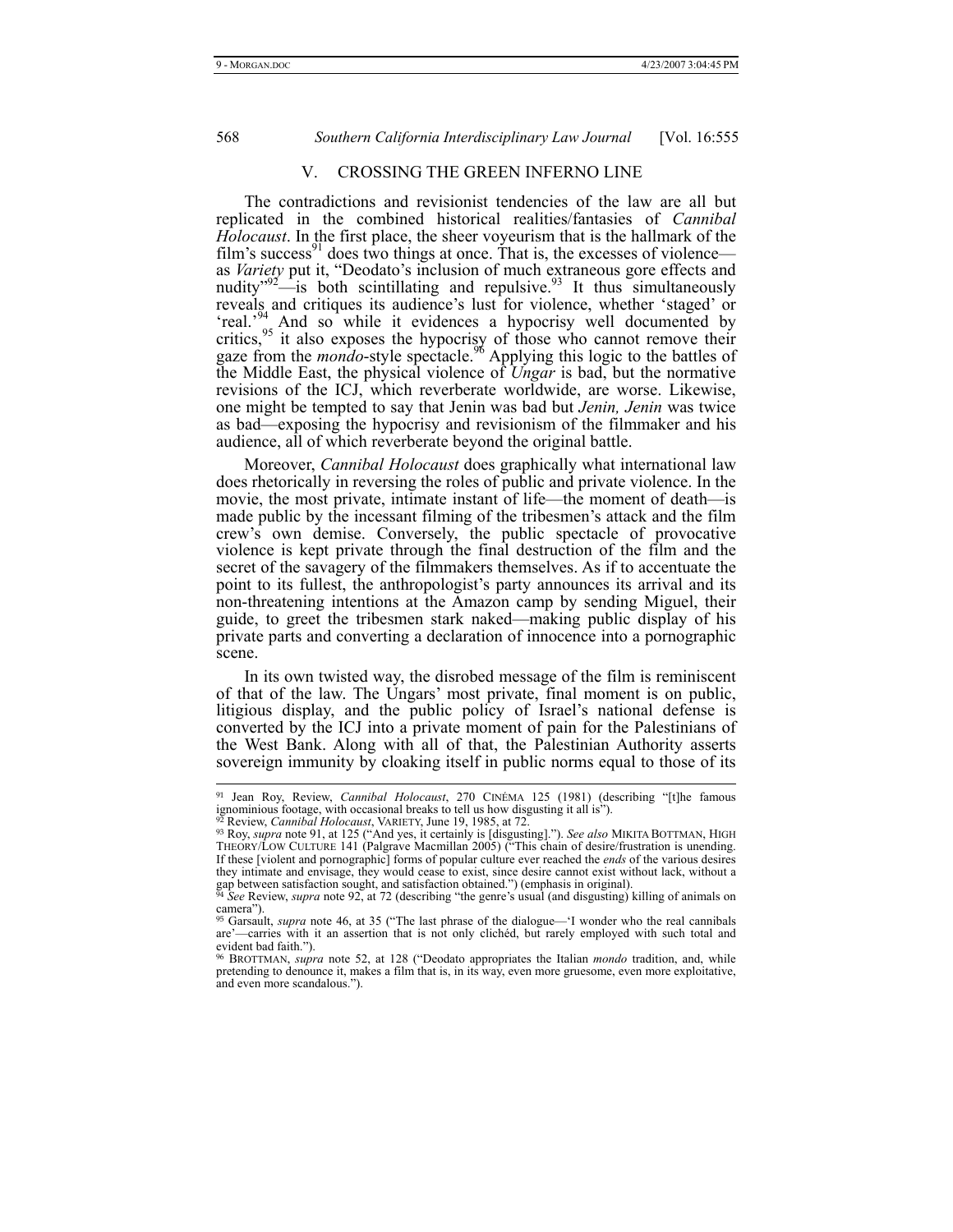national adversary, and challenges the security fence by greeting the international tribunal with its private parts fully exposed. The reversals are so complete that each successive legal analysis eats the last one for dessert.

The most lasting message of Deodato's extraordinary film, however, is that fantasy and reality are intimately, almost lasciviously intertwined. It is this theme that ultimately wraps international law, the *Jenin, Jenin* controversy, and the problem of revisionist interpretation into one selfcontained package. In crossing the line from 'civilization' to 'savagery,' Deodato's characters enter the Amazon to make a documentary called "The Green Inferno"—the name given to this area of searing jungle. The filmmakers set out on their quest armed with a plan to prompt murder among the tribesmen in the name of journalistic art.<sup>97</sup> The plot is ultimately revealed by the television executives who sponsored the journey, who disclose that the same film crew's previous documentary, entitled "The Road to Hell," which chronicled brutal military dictatorships in Africa, contained firing squads and scenes of massacres in which the soldiers were paid to do their dirty work. In other words, Alan Yates and his crew, who had already mastered the technique of the 'snuff' film in their previous venture, got themselves 'snuffed' in the process of becoming the lead characters in the Pan American studio's 'snuff' film, all within Deodato's mock 'snuff' film that was mistaken for the real thing.<sup>98</sup> 'Snuff' to make one's head spin.

The interesting thing about "The Road to Hell"—i.e. the film that preceded the film within the film—is that it is presented as a flickering, unfocused piece of work. But behind the superficially low-brow quality is an intriguingly high-brow paradox. "The Road to Hell"—a fictional concoction by Deodato—purports to be a real documentary but looks like a fake; and, indeed, it is related to in that way by Yates' fictional audience. However, when it is revisited by the studio executives who reveal that its murderous soldiers were actually paid actors, the fictional film turns into a fake documentary that is in the most violent sense real; and, indeed, is related to in that way by Deodato's real life audience. The line between reality and fantasy, like that between self-defence and self-determination, or sovereignty and its abeyance, is revealed as being manipulable at the artist's will.

The relationship between film and history therefore parallels that between one legal doctrine and another. *Cannibal Holocaust* savors "The Green Inferno" as mockumentary and re-digests it as history revealed, while *Jenin, Jenin* savors the battle of Jenin as documentary and re-digests it as history revised. In much the same way, the *Ungar* court samples international sovereignty and re-consumes it as domestic liability, while the ICJ samples domestic self-defense and re-consumes it as international

<sup>97</sup> In yet another ironic mixture of 'fantasy' and 'reality', the central characters in *Cannibal Holocaust* are portrayed as actually doing what the director of the film was later falsely accused of doing—i.e making an authentic 'snuff' film. *See* KEREKES & SLATER, *supra* note 49. 98 *See* KEREKES & SLATER, *supra* note 49.